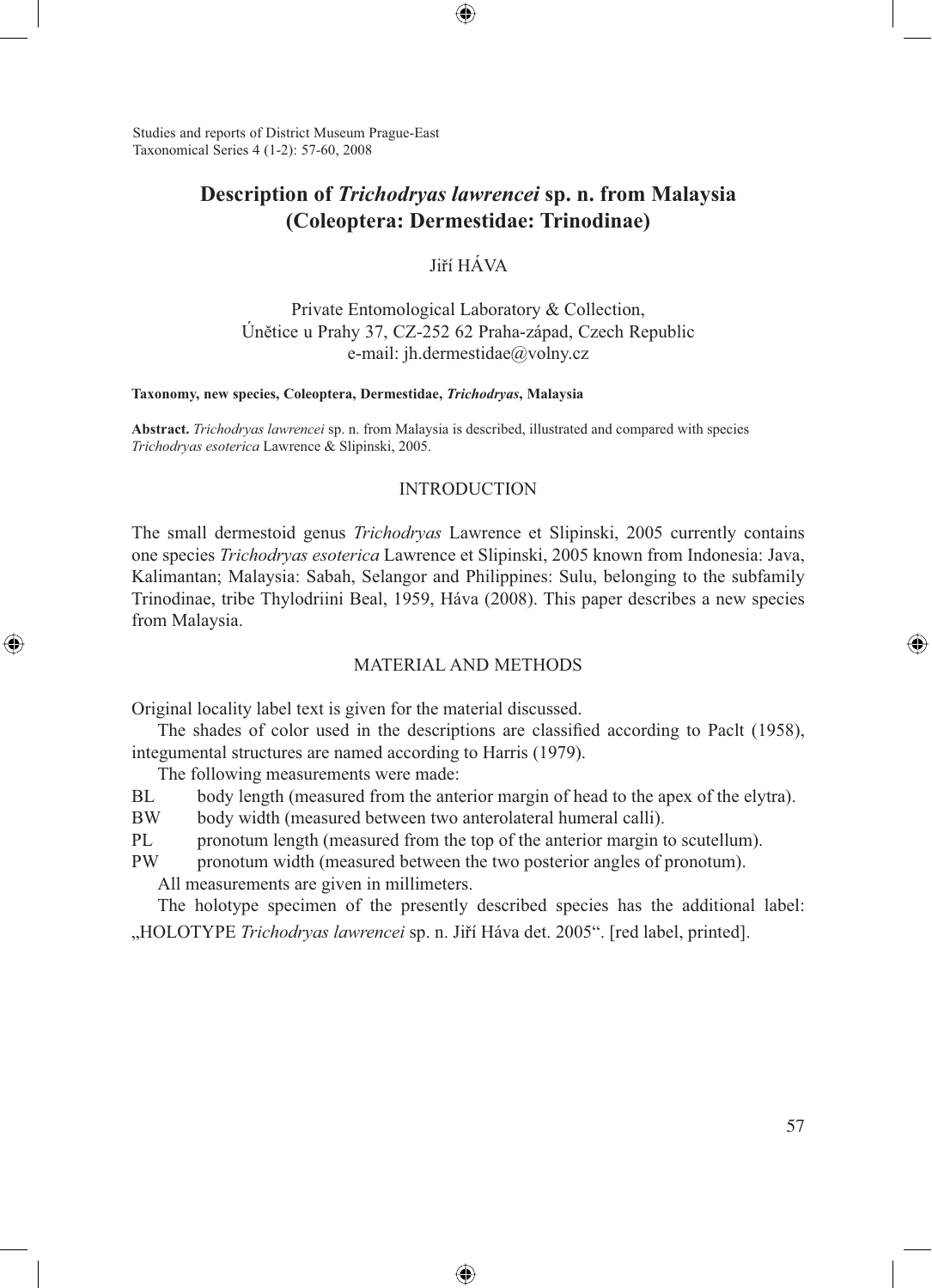### TAXONOMY

⊕

## *Trichodryas lawrencei* **sp. n.** (Figs 1-3)

**Type material.** Holotype ( $\Diamond$ ) labelled: .,Malaysia, Sabah, Balu, Punggul Resort env., 24.vi. 1.vii.1996, 11f, intercept trap". Holotype deposited in the private collection of Ivo Jeniš (Náklo, CZ), and later in the National Museum, Prague, CZ.

**Description.** Body small, parallel (Fig. 1). Dorsal surface dark-brown, ventral surface brownish-black, antennae and legs light-brown. All parts covered by light-brown setation. Body measurements BL 2.57 BW 1.13 PL 0.55 PW 1.0.

Head very coarsely punctate. Eyes very large, with microsetation. Maxillary palpi light brown, terminal segment very long. Mentum short, strongly transverse. Antennae (Fig. 2) with 11 antennomeres, with long light-brown setation; antennal club with 4 antennomeres. Ocellus well developed, yellow in colour.

Pronotum 0.54 times long as wide, widest posteriorly; sides converging from base to apex; lateral carinae complete, without raised bead; apical edge truncate, anterior angles oblique, posterior angles slightly acute; disc moderately coarsely punctate with a pair of broad basal impressions. Pronotal hypomera broadly excavate, forming part of cavity for reception of antennal club.

Scutellum distinctly longer than wide.

Elytra widest at apical third; sides slightly diverging and then apically converging and independently rounded; disc relatively flat, steeply sloping laterally, slightly so posteriorly, with a broad, lateral depression in apical third; punctuation finer than on pronotum but moderately dense. Epipleura gradually narrowing posteriorly and extending almost to apex. Mesoventrite slightly transverse, without procoxal rests, not separated by sutures from mesepisterna; mesoventral process long.

⊕

Abdomen with six ventrites; intercoxal process almost absent.

Legs light-brown with stout, light-brown setation. Tarsi simple.

Aedeagus (Fig. 3), 0.35 mm at longest point.

Female. Unknown.

**Differential diagnosis.** The new species *Trichodryas lawrencei* sp. n. differs from the one other known species of the genus by the structure of the antennomeres and male genitalia (Figs 2-5).

**Distribution.** Known from the type locality only.

**Etymology.** Patronymic, species is dedicated to the excellent entomologist Prof. John F. Lawrence (CSIRO, Australia).

ACKNOWLEDGEMENTS. I am very grateful to Maxwell V. L. Barclay and Sharon Shute (British Museum Natural History, London U.K.) for their help and valuable comments on the manuscript.

⊕

⊕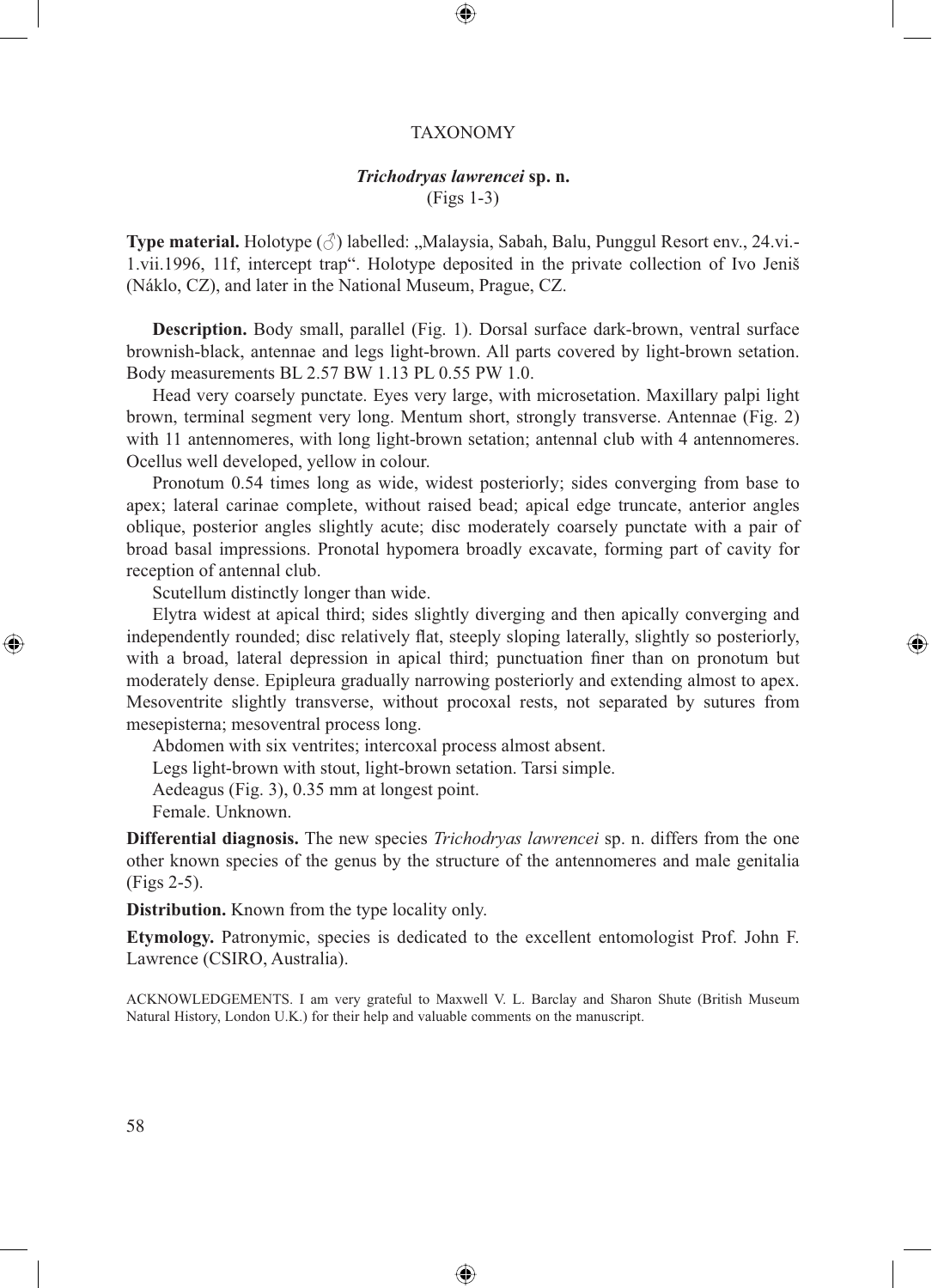

 $\bigoplus$ 

Figs 1-2. *Trichodryas lawrencei* sp. n. (holotype): 1- habitus, dorsal aspect; *T*. *esoterica* Lawrence & Slipinski, 2005: 2- habitus, dorsal aspect. (orig. I. Jeniš)

 $\bigoplus$ 



Figs 3-6. *Trichodryas lawrencei* sp. n. (holotype): 3- antenna; 4- aedeagus; *T*. *esoterica* Lawrence & Slipinski, 2005: 5-aedeagus; 6- antenna. Figures 5-6 according to orig. Lawrence & Slipinski, 2005.

€

 $\bigoplus$